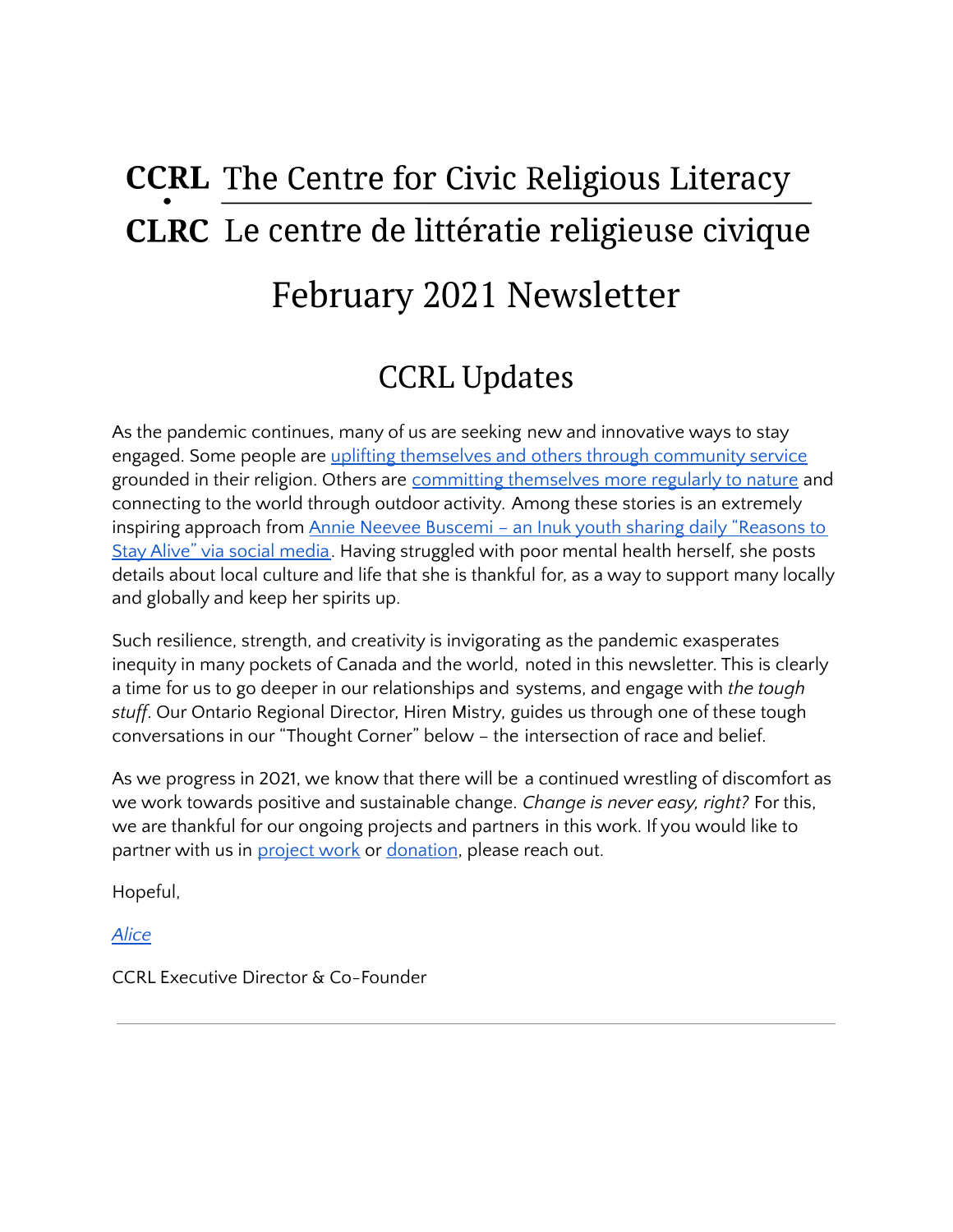# The Pulse



How does belief (religious or not) inform life and society in Canada today? Here are some headlines that show how religious, spiritual, and non-religious perspectives remain part of our daily lives and society. They show the struggles, virtues, and influence of Canadians in local and global communities. Some are one-on-one interactions while others are systemic, good and bad.

*Follow our Twitter, Instagram, and LinkedIn accounts for headlines on a regular basis. Note, these headlines do not indicate endorsement but are shared for the purpose of awareness.*

#### **Canada:**

- MPs demand [relocation](https://leaderpost.com/news/national/mps-demand-relocation-of-2022-olympics-due-to-chinas-abuse-of-uighurs/wcm/78ca546c-7b2a-4049-9202-555365ebc2b0) of 2022 Olympics due to China's abuse of Uighurs *Regina Leader Post*
- Using terrorist list to label white [supremacists](https://www.cbc.ca/news/canada/terrorist-list-problem-advocates-1.5903435) risks repeating errors of 9/11 era, civil rights [groups](https://www.cbc.ca/news/canada/terrorist-list-problem-advocates-1.5903435) say *CBC News*
- Canada's prison chaplains have a (tentative) new labour [agreement](https://www.rcinet.ca/en/2021/02/08/canadas-prison-chaplains-have-a-tentative-new-labour-agreement/) *Radio-Canada International*
- Three years ago, I left Toronto to walk across [Canada.](https://torontolife.com/memoir/three-years-ago-i-left-toronto-to-walk-across-canada-now-im-riding-out-the-pandemic-in-an-arctic-community-of-nine-people/) Now I'm riding out the pandemic in an Arctic [community](https://torontolife.com/memoir/three-years-ago-i-left-toronto-to-walk-across-canada-now-im-riding-out-the-pandemic-in-an-arctic-community-of-nine-people/) of nine people *Toronto Life*
- Canadian Anglican archbishops sign [anti-conversion](https://www.episcopalnewsservice.org/2021/02/05/canadian-anglican-archbishops-sign-anti-conversion-therapy-declaration/) therapy declaration *Episcopal News Service*

#### **Territories:**

- Meet the Inuk Woman Giving Youth Daily ['Reasons](https://nativenewsonline.net/health/meet-the-inuk-woman-giving-youth-daily-reasons-to-stay-alive-through-social-media) to Stay Alive' Through Social [Media](https://nativenewsonline.net/health/meet-the-inuk-woman-giving-youth-daily-reasons-to-stay-alive-through-social-media) *Native News Online*
- Sisters' [service](https://www.catholicregister.org/item/32687-sisters-service-still-looms-large-at-99) still looms large at 99 *The Catholic Register*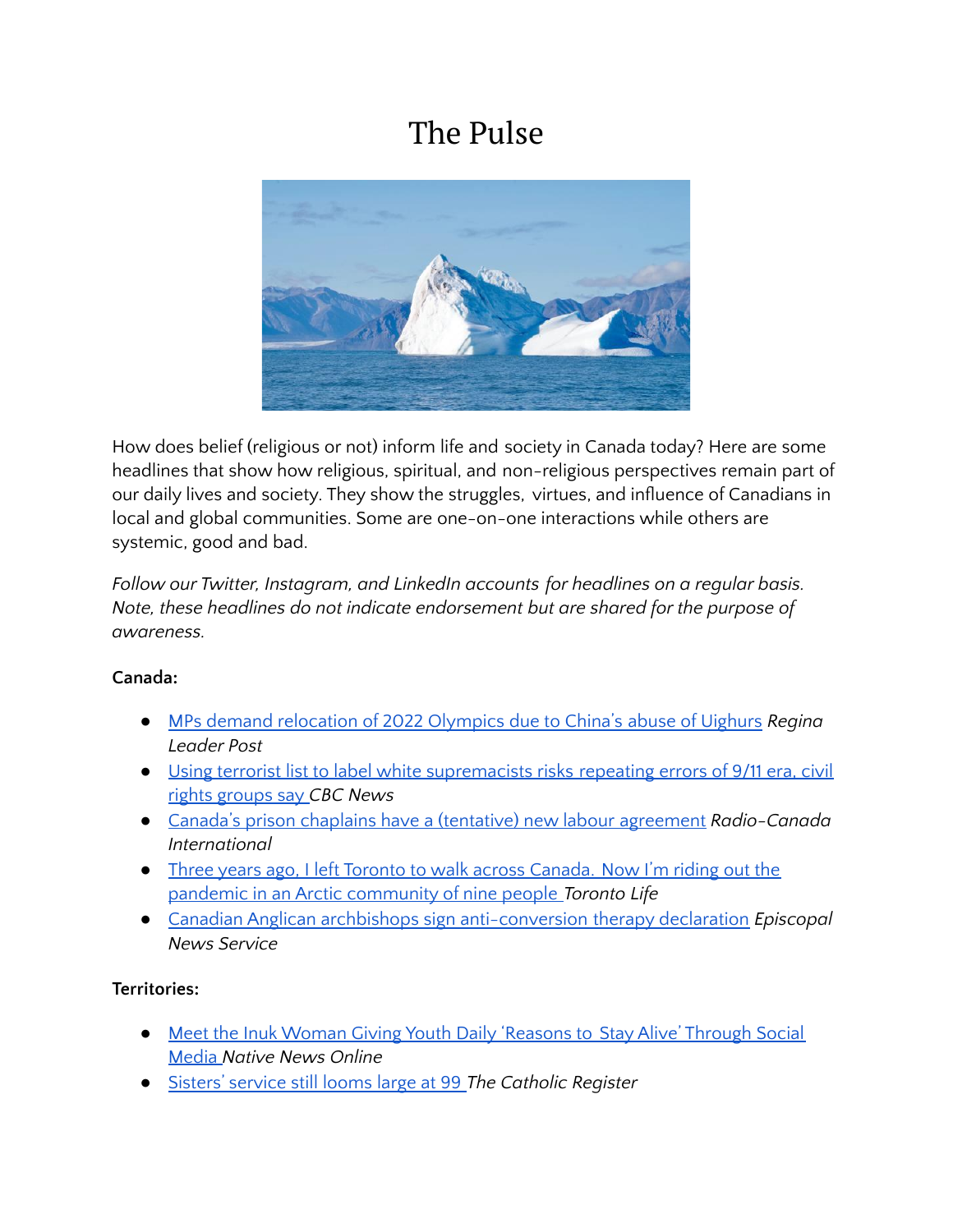### **British Columbia:**

- B.C. [residents](https://globalnews.ca/news/7633635/india-protests-fears-1984-sikh-massacre/) fear further violence in India as farmers protests trigger trauma from [1984](https://globalnews.ca/news/7633635/india-protests-fears-1984-sikh-massacre/) *CTV News*
- Abusers from Mount Cashel [Orphanage](https://www.princegeorgecitizen.com/abusers-from-mount-cashel-orphanage-allegedly-victimized-boys-in-b-c-lawsuit-says-1.24279128) allegedly victimized boys in B.C., lawsuit [says](https://www.princegeorgecitizen.com/abusers-from-mount-cashel-orphanage-allegedly-victimized-boys-in-b-c-lawsuit-says-1.24279128) *Prince George Citizen*
- South Asian COVID Task Force [working](https://www.surreynowleader.com/news/south-asian-covid-task-force-working-to-dispel-vaccine-myths/) to dispel vaccine myths *Surrey Now-Leader*
- West Coast First Nations strike [agreement](https://www.timescolonist.com/islander/west-coast-first-nations-strike-agreement-to-protect-sacred-cultural-cedars-1.24278635) to protect sacred cultural cedars *Times Colonist*

### **Alberta:**

- Edmonton police hate crime unit investigating two ['hate-motivated](https://calgaryherald.com/news/crime/edmonton-police-hate-crime-unit-investigating-two-hate-motivated-assaults-against-muslim-women/wcm/481e2fd9-c459-4e42-a623-6cff8e8aa66f) assaults' against Muslim [women](https://calgaryherald.com/news/crime/edmonton-police-hate-crime-unit-investigating-two-hate-motivated-assaults-against-muslim-women/wcm/481e2fd9-c459-4e42-a623-6cff8e8aa66f) *Calgary Herald*
- [Alberta's](https://thenarwhal.ca/alberta-coal-mining-rockies-oldman-river/) 'back door' plan to free up billions of litres of water for coal mines raises [alarm](https://thenarwhal.ca/alberta-coal-mining-rockies-oldman-river/) *The Narwhal*
- Last night in [September:](https://edmontonjournal.com/news/insight/last-night-in-september-the-lingering-questions-behind-the-2017-edmonton-terror-attack) The lingering questions behind the 2017 Edmonton 'terror' [attack](https://edmontonjournal.com/news/insight/last-night-in-september-the-lingering-questions-behind-the-2017-edmonton-terror-attack) *Edmonton Journal*
- [Edmonton-area](https://edmontonjournal.com/news/local-news/gracelife-church-edmontons-refusal-to-abide-by-covid19-restrictions) church continues to defy public health orders, questioning COVID-19 [restrictions](https://edmontonjournal.com/news/local-news/gracelife-church-edmontons-refusal-to-abide-by-covid19-restrictions) *Edmonton Journal*

#### **Prairies:**

- [Remorse](https://leaderpost.com/news/saskatchewan/remorse-a-factor-in-no-hate-speech-charges-after-shooting-of-colten-boushie-document) a factor in no hate speech charges after shooting of Colten Boushie: [document](https://leaderpost.com/news/saskatchewan/remorse-a-factor-in-no-hate-speech-charges-after-shooting-of-colten-boushie-document) *Regina Leader-Post*
- Saskatoon [production](https://thestarphoenix.com/entertainment/local-arts/saskatoon-production-company-makes-series-on-resilient-canadians-coping-with-physical-and-mental-challenges) company makes series on resilient Canadians coping with physical and mental [challenges](https://thestarphoenix.com/entertainment/local-arts/saskatoon-production-company-makes-series-on-resilient-canadians-coping-with-physical-and-mental-challenges) *Saskatoon Star Phoenix*
- 900 miles before 90: [Saskatoon](https://thestarphoenix.com/news/local-news/900-miles-before-90-saskatoon-senior-sets-ambitious-walking-goal) senior sets ambitious walking goal *Saskatoon Star Phoenix*
- [Serving](https://www.winnipegfreepress.com/arts-and-life/life/faith/serving-god-by-picking-up-litter-573741912.html) God by picking up litter *Winnipeg Free Press*

# **Ontario:**

- The anxieties and apps fuelling the [astrology](https://www.bbc.com/worklife/article/20210205-why-astrology-is-so-popular-now) boom *BBC News*
- Unequal [opportunity:](https://theeyeopener.com/2021/02/unequal-opportunity-what-its-like-to-be-of-minority-faith-in-the-workplace/) What it's like to be a minority faith in the workplace *The Eyeopener*
- [Conservation](https://www.cbc.ca/news/canada/sudbury/sudbury-heaven-s-gate-property-1.5903385) group moves forward with Heaven's Gate purchase *CBC News Sudbury*
- Church built by Harriet [Tubman](https://www.cbc.ca/player/play/1853628995747) gets grant to repair it *CBC News*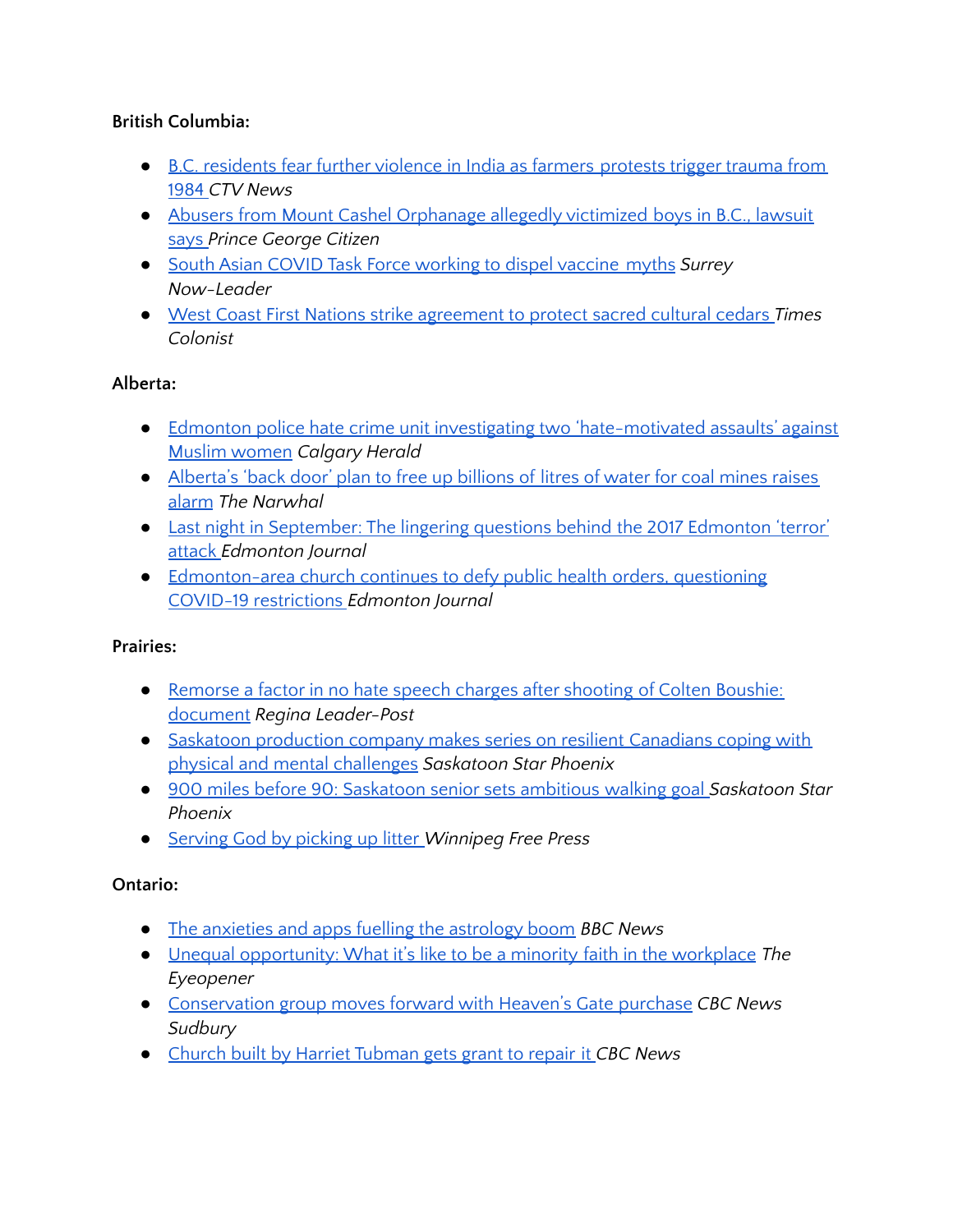#### **Quebec:**

- 4 ans de l'attentat à la mosquée : Legault pressé de [reconnaître](https://ici.radio-canada.ca/nouvelle/1766960/commemoration-attentat-grande-mosquee-quebec-reconnaissance-racisme-systemique-legault) le racisme [systémique](https://ici.radio-canada.ca/nouvelle/1766960/commemoration-attentat-grande-mosquee-quebec-reconnaissance-racisme-systemique-legault) *Radio Canada*
- Le [cauchemar](https://www.lapresse.ca/actualites/justice-et-faits-divers/2021-02-04/le-cauchemar-de-m-camara-decortique.php) de M. Camara décortiqué *La Presse*
- Racisme [systémique:](https://quebec.huffingtonpost.ca/entry/racisme-systemique-chef-parti-vert-essaye-convaincre-legault_qc_601eec8bc5b6c56a89a17f70) la chef du Parti vert a essayé de convaincre Legault *The Huffington post*
- Des Canadiens d'origine chinoise [dénoncent](https://www.lesoleil.com/actualite/des-canadiens-dorigine-chinoise-denoncent-une-hausse-du-racisme-a-leur-endroit-3b68f28ac1caf423ae70a6c99b409e33) une hausse du racisme à leur endroit *Le Soleil*

# **Atlantic Provinces:**

- Column: [Spiritualism](https://mindentimes.ca/opinion/spiritualism-or-religion/) or religion *The Minden Times*
- Minors cause an [estimated](https://www.journalpioneer.com/news/canada/minors-cause-painful-damage-to-new-mosque-in-newfoundland-548130/) \$15K worth of damage to new mosque in [Newfoundland](https://www.journalpioneer.com/news/canada/minors-cause-painful-damage-to-new-mosque-in-newfoundland-548130/) *Journal Pioneer*
- [97-year-old](https://atlantic.ctvnews.ca/97-year-old-cape-breton-church-organist-finds-meaning-in-music-1.5293537) Cape Breton church organist finds meaning in music *CTV News*
- Mi'kmaw writer, actor is new [co-ordinator](https://www.cbc.ca/news/canada/prince-edward-island/julie-pellissier-lush-upei-indigenous-student-centre-1.5904226) of UPEI's Indigenous Student Centre *CBC News*

### **International:**

- American Humanist leader Roy [Speckhardt](https://religionnews.com/2021/02/05/american-humanist-leader-roy-speckhardt-stepping-down-to-make-room-for-more-diverse-leaders/) stepping down to make room for [diverse](https://religionnews.com/2021/02/05/american-humanist-leader-roy-speckhardt-stepping-down-to-make-room-for-more-diverse-leaders/) leaders *Religion News Service*
- 'This has to end [peacefully':](https://www.theguardian.com/us-news/2021/feb/08/california-indian-farmers-protest-sikh-punjab-yuba-city?CMP=Share_AndroidApp_Other) California's Punjabi farmers rally behind India protests *The Guardian*
- The military coup in Myanmar presents [opportunities](https://theconversation.com/the-military-coup-in-myanmar-presents-opportunities-to-buddhist-nationalists-154459) to Buddhist nationalists *The Conversation US*
- Sri Lanka to allow burial of [COVID-19](https://www.washingtonpost.com/world/asia_pacific/sri-lanka-to-allow-burial-of-covid-19-victims-following-ban/2021/02/10/75cbe4b0-6b8f-11eb-a66e-e27046e9e898_story.html) victims following ban *Washington Post*

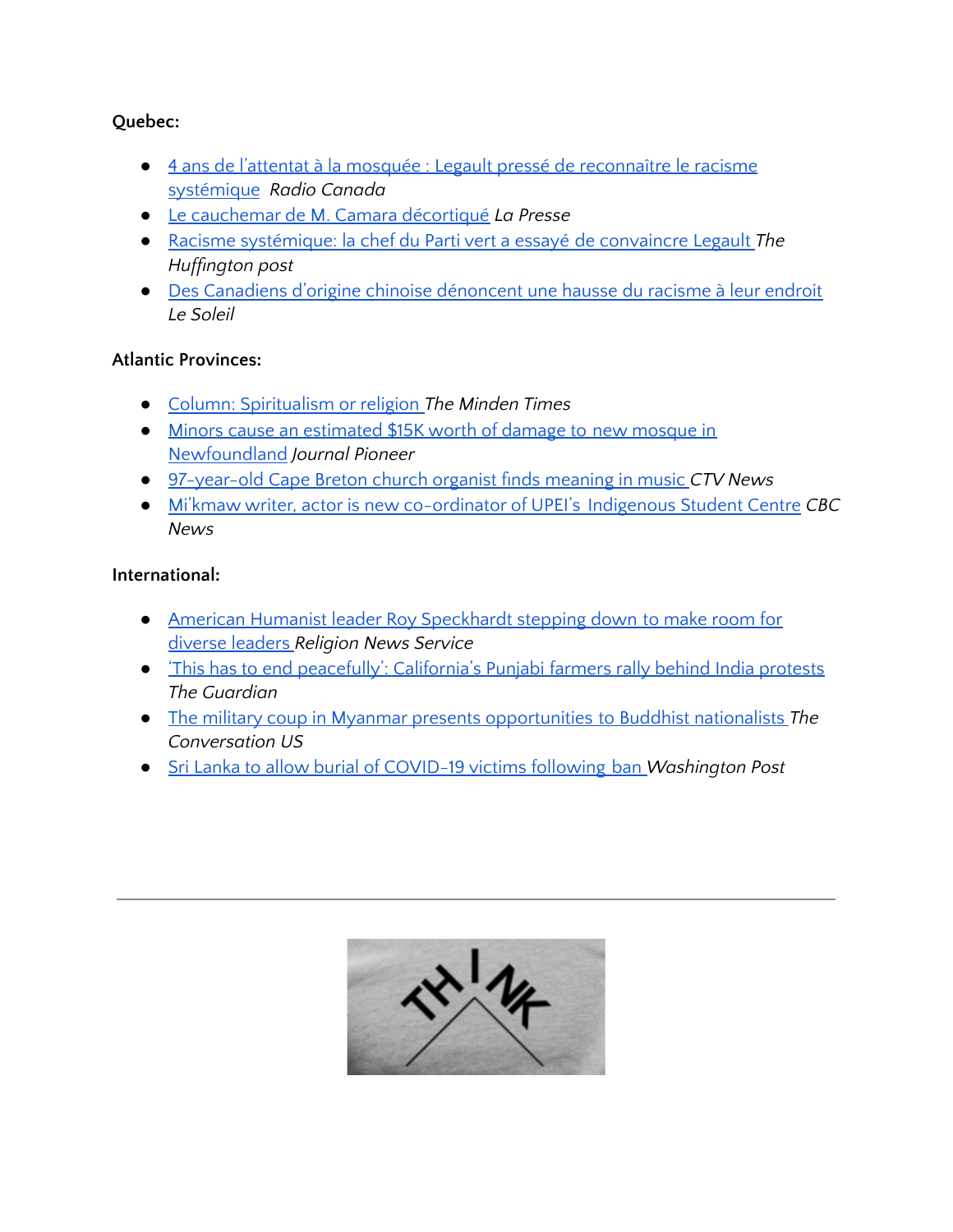# Religious Literacy Thought Corner

Every issue, this section will focus on one specific aspect of society or identity. Using religious literacy skills and framework, our team will briefly prompt how to identify and perceive the influence of religion, spirituality, and non-religious belief in our lives and world.

**In this issue, Hiren Mistry, our Ontario Regional Director, discusses: "To Be Seen as Fully Human: Religious Literacy in the Context of Anti Racism"**



The reality of anti-Black racism that gripped most of the world in 2020 signalling [calls](https://www.cbc.ca/news/canada/british-columbia/allyship-anti-black-sentiment-racism-1.5613218) for [solidarity](https://www.cbc.ca/news/canada/british-columbia/allyship-anti-black-sentiment-racism-1.5613218) from all identity groups to dismantle anti-Black racism. [George](https://www.newyorker.com/news/daily-comment/the-death-of-george-floyd-in-context) Floyd's public murder turned the "unspeakability of race" (Dei, [2012](https://ojs.library.queensu.ca/index.php/encounters/article/view/5153/5282)) to an unprecedented [reckoning](https://www.nybooks.com/daily/2020/10/31/our-reckoning-with-race/) [with](https://www.nybooks.com/daily/2020/10/31/our-reckoning-with-race/) race and racism for our generation. Conversations about race and racism are no longer confined to lecture halls, activist meetings or grassroots workshops with mostly [BIPOC](https://www.thebipocproject.org/) individuals. Along with '[anti-Black](https://www.bcg.com/en-ca/publications/2020/reality-of-anti-black-racism-in-canada) racism', terms such as 'white [supremacy](https://www.ips-journal.eu/topics/security-and-defence/canada-has-a-white-supremacist-problem-4757/)', '[white](https://www.cbc.ca/news/canada/manitoba/pov-racism-white-fragility-1.5619647) [fragility](https://www.cbc.ca/news/canada/manitoba/pov-racism-white-fragility-1.5619647)', and explicit conversations about 'how to be an [anti-racist'](https://www.penguinrandomhouse.com/books/564299/how-to-be-an-antiracist-by-ibram-x-kendi/) have compelled Canadians from all walks of life to understand inclusion, belonging and civic identity with a more critical lens.

### *Where does knowledge about religion, spirituality and [creed](http://www.ohrc.on.ca/en/code_grounds/creed?%20Alice%20Chan%20Alice%20Chan%202:02%20PM%20Today%20Add:%20%E2%80%9CWe%20need%20an%20intersectional%20approach%20to%20dismantle%20anti-Black%20racism.%E2%80%9D%20Alice%20Chan%20Alice%20Chan%202:09%20PM%20Today%20The%20piece%20is%20really%20well%20articulated%20and%20thought%20provoking%20but%20it%20is%20written%20at%20a%20more%20academic%20level%20than%20most%20online%20readers.%20I%20suspect%20most%20of%20our%20readers%20have%20an%20academic%20background%20right%20now%20but%20I%20don) fit into the global call for allyship and activism to dismantle anti-Black racism in North America?*

#### **1.We need an intersectional approach to dismantle anti-Black racism.**

Being knowledgeable about race and anti-racism requires knowing more than the toxic way power came to be [associated](https://worldchannel.org/episode/howpia-america-made-skin-color-power/) with skin colour. This knowledge *is* important, but as anti-racism scholar, George Dei, has pointed out, race is not "just about skin colour". He urges Canadians to understand that being race-conscious or anti-racist does not mean we can reject "the intersectionality of our multiple identities" (Dei [2012,](https://ojs.library.queensu.ca/index.php/encounters/article/view/5153) p. 240). While anti-racist actions require a critical understanding of the connection between skin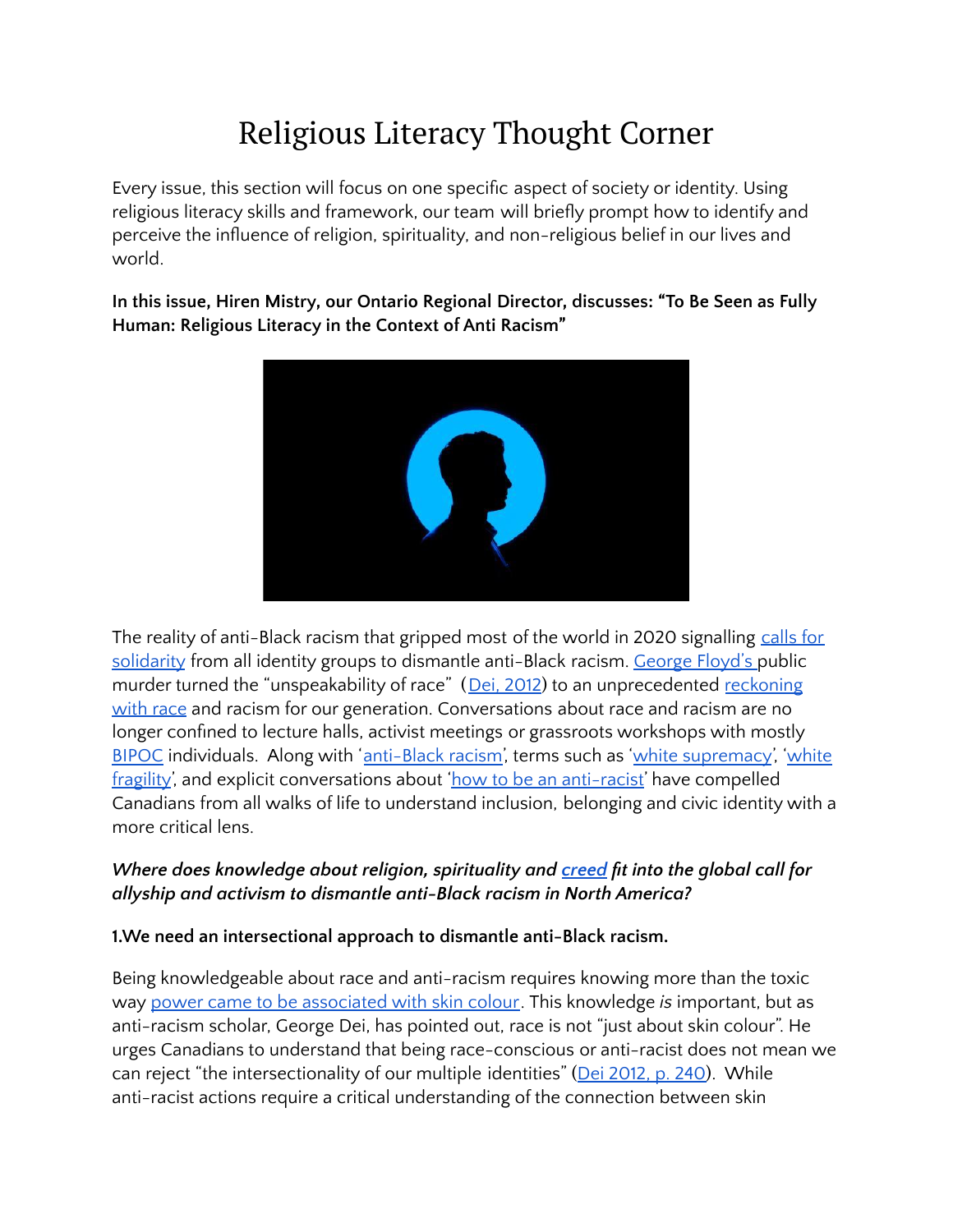pigmentation and power it is equally important that the various identities, experiences and world views of racialized people are not reduced to being about colour only. This [intersectional](https://theconversation.com/what-is-intersectionality-all-of-who-i-am-105639) approach to understanding identity invites us to consider conceptual toolkits we need to see and understand racialized people as more fully human.

# **2. We need an approach and tool that can help us see the interplay between world view and race.**

Knowledge of religious literacy is a critical tool in the work of anti-racism. It helps bring to life the varied and nuanced world views and histories of Black, Indigenous and other racialized Canadians. Furthermore, religious literacy helps to build connections and understanding with Jewish, [Muslim](https://globalnews.ca/news/4714114/canada-jews-muslims-hate-crime/), Sikh and Hindu [communities](https://www150.statcan.gc.ca/n1/en/pub/85-002-x/2020001/article/00003-eng.pdf?st=yT9Z5MEi) who have often been the targets of hate crimes in Canada. A deeper understanding of the ways that religious influenced traditions and mindsets have been used by South Asian Hindu, [Muslims](https://core.ac.uk/download/pdf/33413521.pdf) and [Sikhs](https://core.ac.uk/download/pdf/33413521.pdf) in the face of racism, for instance, also demonstrates that these communities are not just passive victims of racism. The interplay between religious culture, beliefs, history and concepts of identity inform the lives of BIPOC people in Canada and globally.

# **3. We need a framework that helps us see the interplay at the personal, cultural, and systemic societal levels.**

Dismantling anti-Black racism requires us to confront what we understand about Blackness. Religious literacy can help displace the [single](https://www.ted.com/talks/chimamanda_ngozi_adichie_the_danger_of_a_single_story/transcript?language=en) story of Black people constructed by society by providing a framework to understand the influence of culture, context,

history, belief and practice on the millions of religious-affiliated, spiritual, and non-affiliated Black peoples globally and locally. Similarly, religious literacy is helpful in unravelling discussions of white supremacy, specifically the connection between affiliation with white [evangelical](https://www.newyorker.com/books/under-review/american-christianitys-white-supremacy-problem) churches and white supremacist values in North America. The ways that religion has been racialized, and the ways that race has been marked by religion, confirms the importance of religious literacy in furthering civic understanding of race in society today.



Hiren Mistry, CCRL Ontario Regional Director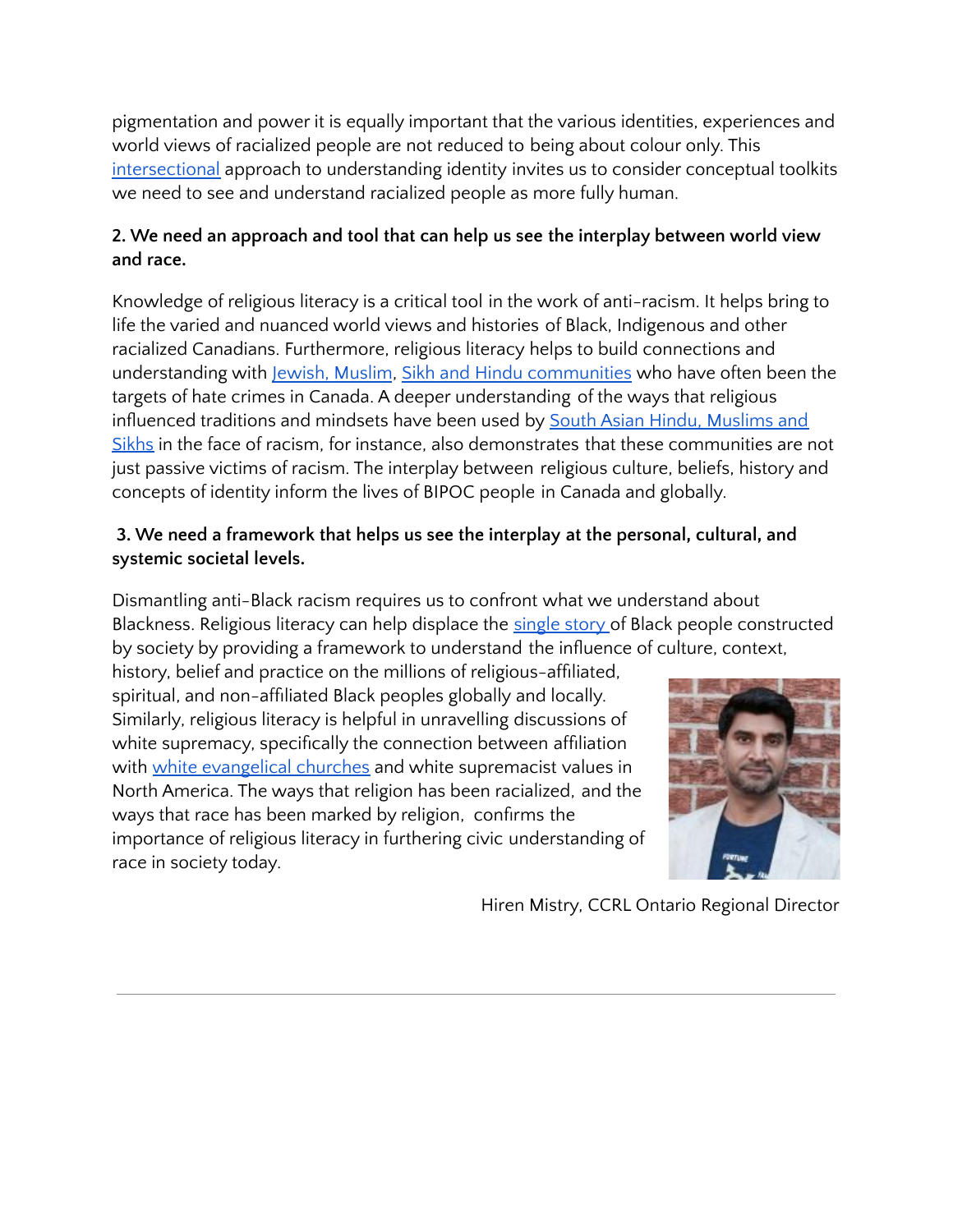# Cultural/Holy days (February and March 2021)

This list of dates are generally commemorated or observed by many individuals within a community. Some individuals from each community may not adhere to the cultural/holy days themselves. It is not a comprehensive list of cultural/holy days worldwide but a list of those commonly recognized across parts of Canada.

As different parts of Canada enter the second wave of the pandemic, and fluctuates between public and private commemorations online, indoors, or outdoors (with the government approved numbers), our team wishes you a rejuvenating time of contemplation and community support this December and January.



#### **February 2021**

FEB 2 – [Imbolc](https://www.thoughtco.com/guide-to-celebrating-imbolc-2562102) (Wiccans)

FEB 12 – Lunar New Year/Chun [Jie/Vietnamese](https://www.britannica.com/topic/Lunar-New-Year) Tet/Korean Solnal/Tibetan Losar (Various groups)

- FEB 15 [Parinirvana/Nirvana](http://www.bbc.co.uk/religion/religions/buddhism/holydays/parinirvana.shtml) Day (Mahayana Buddhists and other Buddhist groups)
- FEB 16 [Carnival/Shrove](http://www.holidayscalendar.com/event/pancake-day-shrove-tuesday/) Tuesday (Various Christians); Vasanta [Panchami](https://timesofindia.indiatimes.com/life-style/food-news/how-basant-panchami-is-celebrated-and-the-significance-of-food-in-the-festival/photostory/67913945.cms) (Some Hindus)
- FEB 17 Ash [Wednesday](https://www.beliefnet.com/faiths/christianity/2001/02/ash-wednesday-primer.aspx) (Various Christians)
- FEB 25 [Purim](https://www.myjewishlearning.com/article/purim-2019/), begins, ends Feb 26 (Jewish)
- FEB 27 Magha Puja [Day/Sangha](https://www.timeanddate.com/holidays/buddhist/magha-puja) Day (Buddhism)

#### **March 2021**

MAR 11 – Maha [Shivaratri](https://www.beliefnet.com/faiths/hinduism/what-is-maha-shivaratri.aspx) (Various Hindus); Laylat al [Mi'raj/Isra/Mi'raj](https://www.timeanddate.com/holidays/canada/isra-miraj) (Many Muslims)

- MAR 15 Clean [Monday/Ash](https://www.thoughtco.com/what-is-clean-monday-542420) Monday (Orthodox Christianity)
- MAR 16 [Farvardegan](https://www.scdsb.on.ca/about/equity_and_inclusion/holy_days_and_holidays_calendar/zoroastrianism) begins, ends on Mar 20 (Zoroastrians)